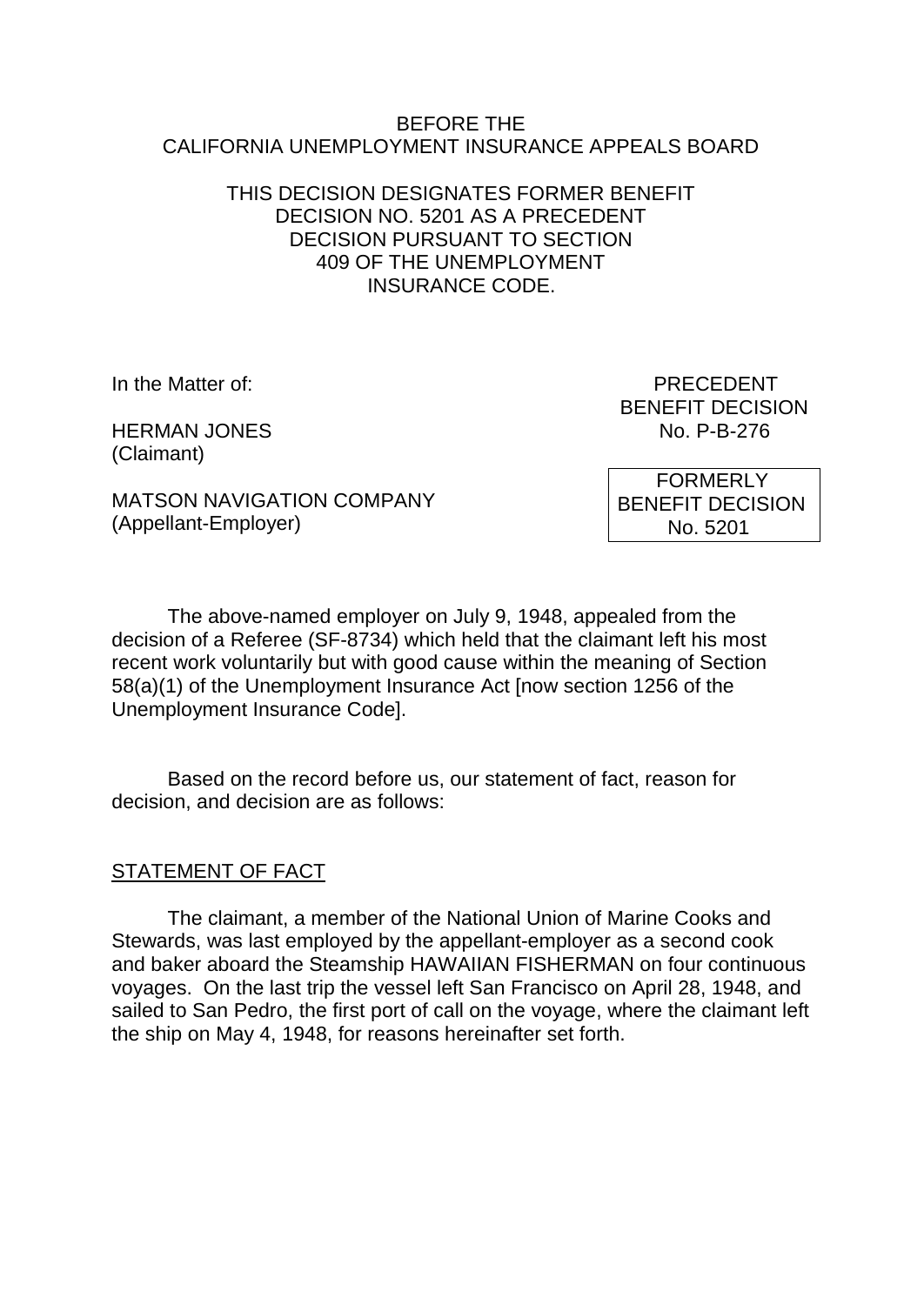On May 11, 1948, the claimant reopened a previously filed claim for benefits in a San Francisco office of the Department of Employment. Thereupon the employer protested and on May 19, 1948, the Department issued a determination which disqualified the claimant for five weeks on the ground that he had left his last employment voluntarily without good cause within the meaning of Section 58(a)(1) of the Unemployment Insurance Act [now section 1256 of the code]. The claimant appealed and the Referee reversed the determination.

On the voyage from San Francisco to San Pedro the claimant contracted a severe cold in addition to "pleurisy pains", and informed the ship's purser that he was sick. However, the purser "didn't give me any medicine or do anything about it". The ship arrived in San Pedro on April 30, 1948, and was scheduled to sail for Hawaii on May 4, 1948. During this period there was no improvement in the claimant's condition and he advised the purser on May 4, 1948, that he was leaving the vessel and to obtain a replacement for him. He subsequently purchased certain medicines and returned to his home in San Francisco on May 5, 1948, where he was confined to bed for six days before recovering sufficiently to contact his union hiring hall for work. In connection with his illness the claimant testified that he did not seek medical attention from a physician or hospitalization because "I knew what was the matter with me. It had happened to me before at one time."

In appealing the employer contends that the claimant's reason for terminating does not constitute good cause for leaving since he did not consider it necessary to secure medical attention and in support of this contention the employer cites Benefit Decision No. 4882-9262 (Appeal letter).

# REASONS FOR DECISION

In the instant case the sole issue before us is whether the claimant has established that he had good cause for voluntarily leaving his last employment and in our opinion he has.

It is clear that the claimant was sick and the employer does not contend otherwise. In addition he had attempted to obtain medicine for the relief of his condition while aboard the vessel but without success. While the claimant's failure to seek the care of a physician may have been a lack of good judgement on his part, his subsequent actions are sufficient to establish that his physical condition was a compelling reason for his termination.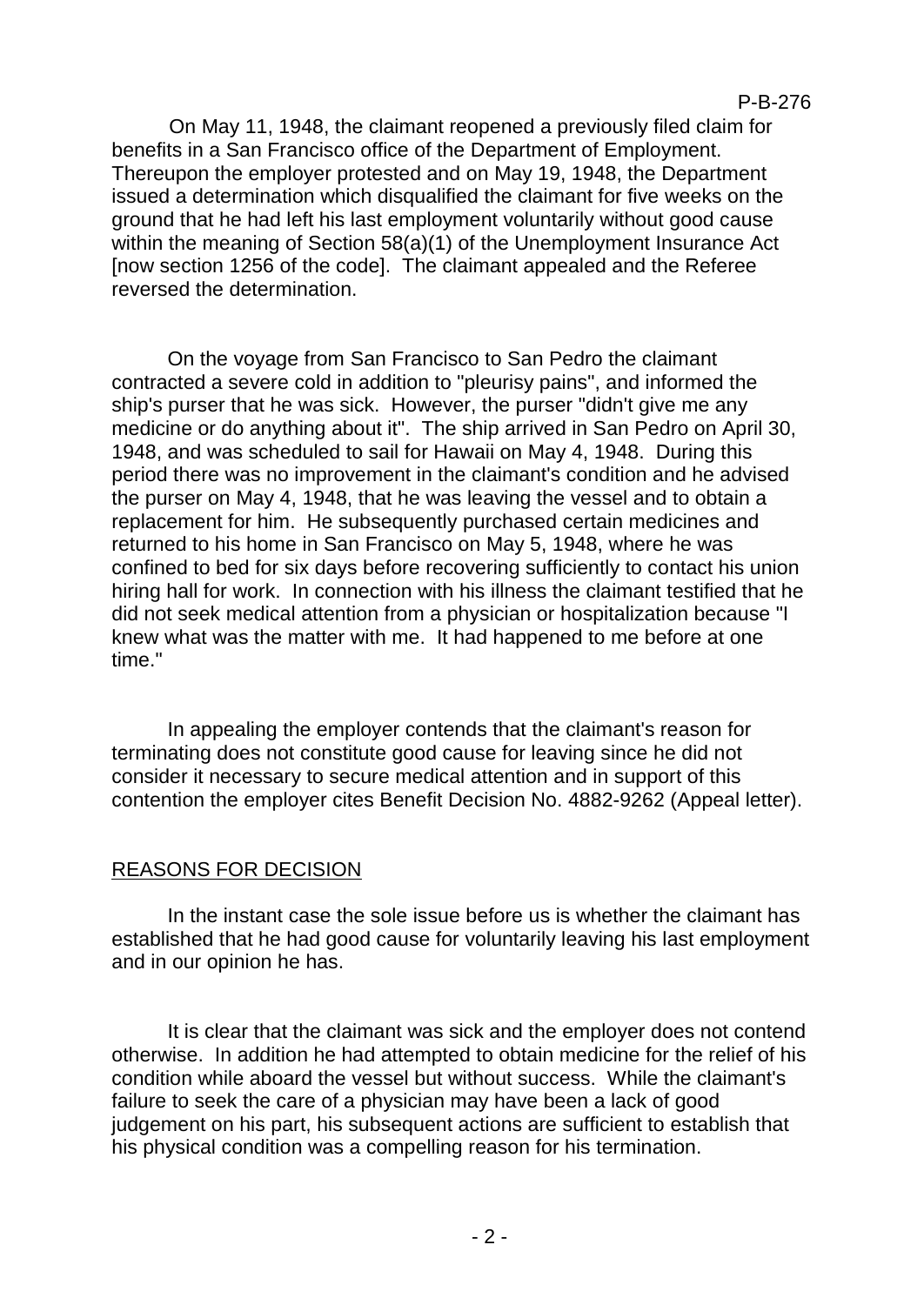In addition the nature of his ailment and his testimony in this connection explain his failure to do so. Furthermore, in view of the fact that he had remained in continuous employment on numerous voyages it would appear that he was sincerely interested in staying in employment so long as he was able to do so and that his decision to leave was not based on any personal whim or inconsequential reason.

In considering Benefit Decision No. 4882-9262, we do not agree with the employer that the conclusion in that case is controlling in the instant appeal. In the aforesaid matter we were concerned with a claimant who contended that certain conditions aboard his vessel were detrimental to his health and who quit for such reason without consulting a physician although the evidence showed that action had been taken to remedy the objectionable condition. Since the testimony in Benefit Decision No. 4882-9262, showed that the claimant therein made no reasonable effort to continue in employment under conditions which would have tended to alleviate his complaint benefits were denied but that decision is certainly distinguishable from the instant appeal in which the claimant could not anticipate any improvement in his condition had he remained in employment.

Accordingly, under the facts herein we conclude that the claimant left his last employment with good cause within the meaning of Section 58(a)(1) of the Act [now section 1256 of the code].

#### DECISION

The decision of the Referee is affirmed. Benefits are allowed provided that the claimant is otherwise eligible.

Sacramento, California, November 19, 1948.

#### CALIFORNIA UNEMPLOYMENT INSURANCE APPEALS BOARD

MICHAEL B. KUNZ, Chairman

GLENN V. WALLS

PETER E. MITCHELL (Not voting)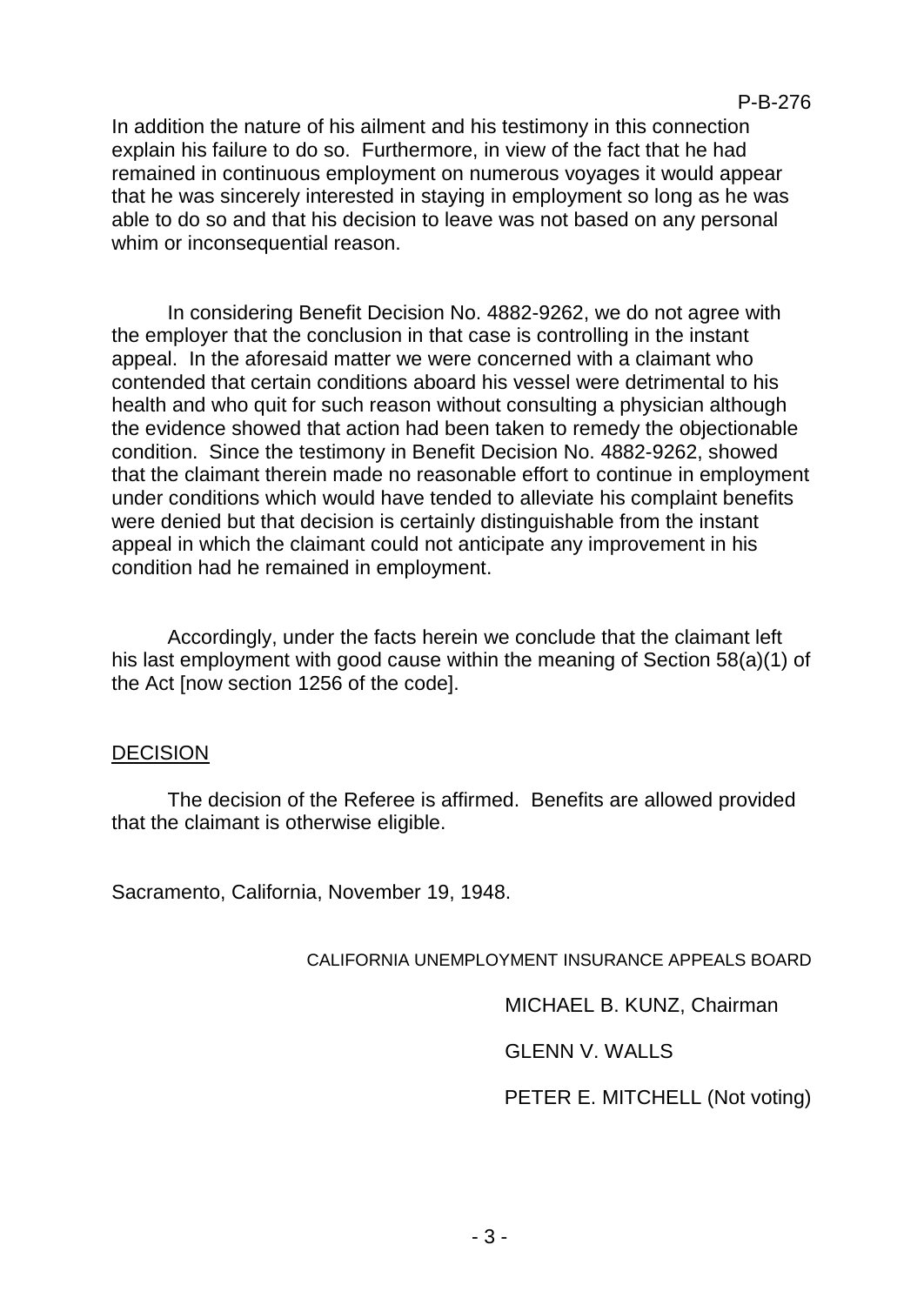Pursuant to section 409 of the Unemployment Insurance Code, the above Benefit Decision No. 5201 is hereby designated as Precedent Decision No. P-B-276.

Sacramento, California, March 23, 1976.

# CALIFORNIA UNEMPLOYMENT INSURANCE APPEALS BOARD

DON BLEWETT, Chairperson

MARILYN H. GRACE

RICHARD H. MARRIOTT

DISSENTING - Written Opinion Attached

CARL A. BRITSCHGI

DISSENTING - Written Opinion Attached

HARRY K. GRAFE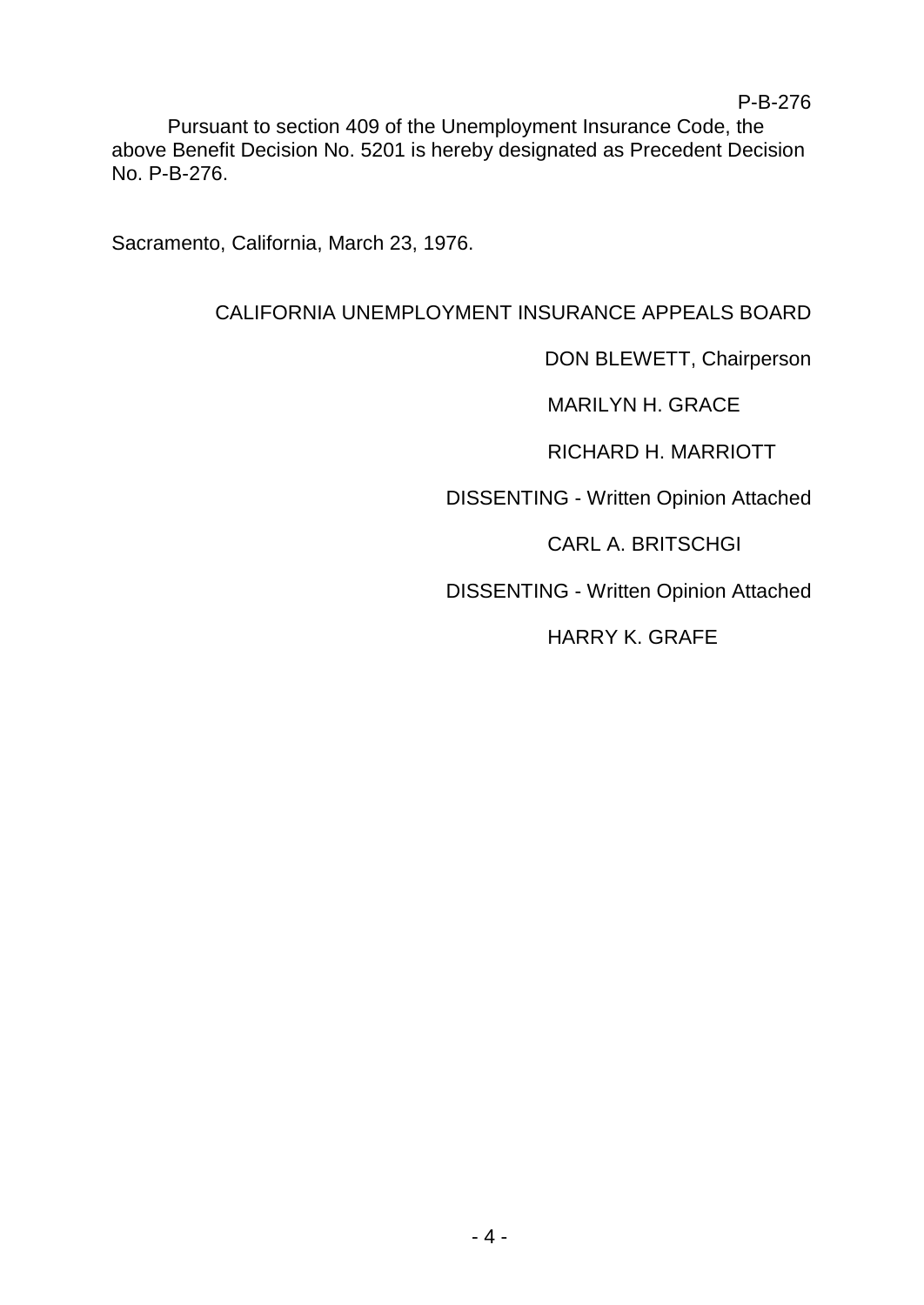## DISSENTING OPINION

I cannot agree with the majority that the claimant in this case left his most recent work with good cause within the meaning of section 1256 of the code. My colleagues have apparently predicated their approval of this decision on the basis that the evidence submitted established a necessity on the part of the claimant to leave work for reasons of health. I take exception to this conclusion because it is supported by nothing more than conjecture, speculation and a theoretical inference.

We have repeatedly held that the findings, orders and decisions of an administrative agency must be supported by evidence of sufficient probative force to establish the fairness of its action. To accept the claimant's own diagnosis of his medical condition as establishing a compelling reason for the termination of the employment relationship is completely contrary to the rationale enunciated in Appeals Board Decision No. P-B-117 and numerous other cases issued by this Board.

We have previously found good cause for leaving work where the evidence clearly establishes a necessity for such leaving. In the above cited decision, the claimant suffered from respiratory problems which he attributed to the smog in the Los Angeles area. He had not been under the care of a doctor. We pointed out that unless a claimant seeks out medical treatment and is specifically advised by his doctor to leave work, good cause may not be established. The facts in the case now under consideration are certainly similar to those found in Appeals Board Decision No. P-B-117 and, under the doctrine of "stare decisis" we are bound by that decision. If we are to have any consistency in our decisions, we cannot ignore or merely give lip-service to the principles enunciated in our previously issued precedents. If the quantum of proof produced in this case is sufficient to clearly establish a necessity for the claimant's leaving, I would suggest that our conclusion in Appeals Board Decision No. P-B-117 is erroneous and should be overruled. If we were correct in Appeals Board Decision No. P-B-117, then this case should not be adopted as a precedent.

CARL A. BRITSCHGI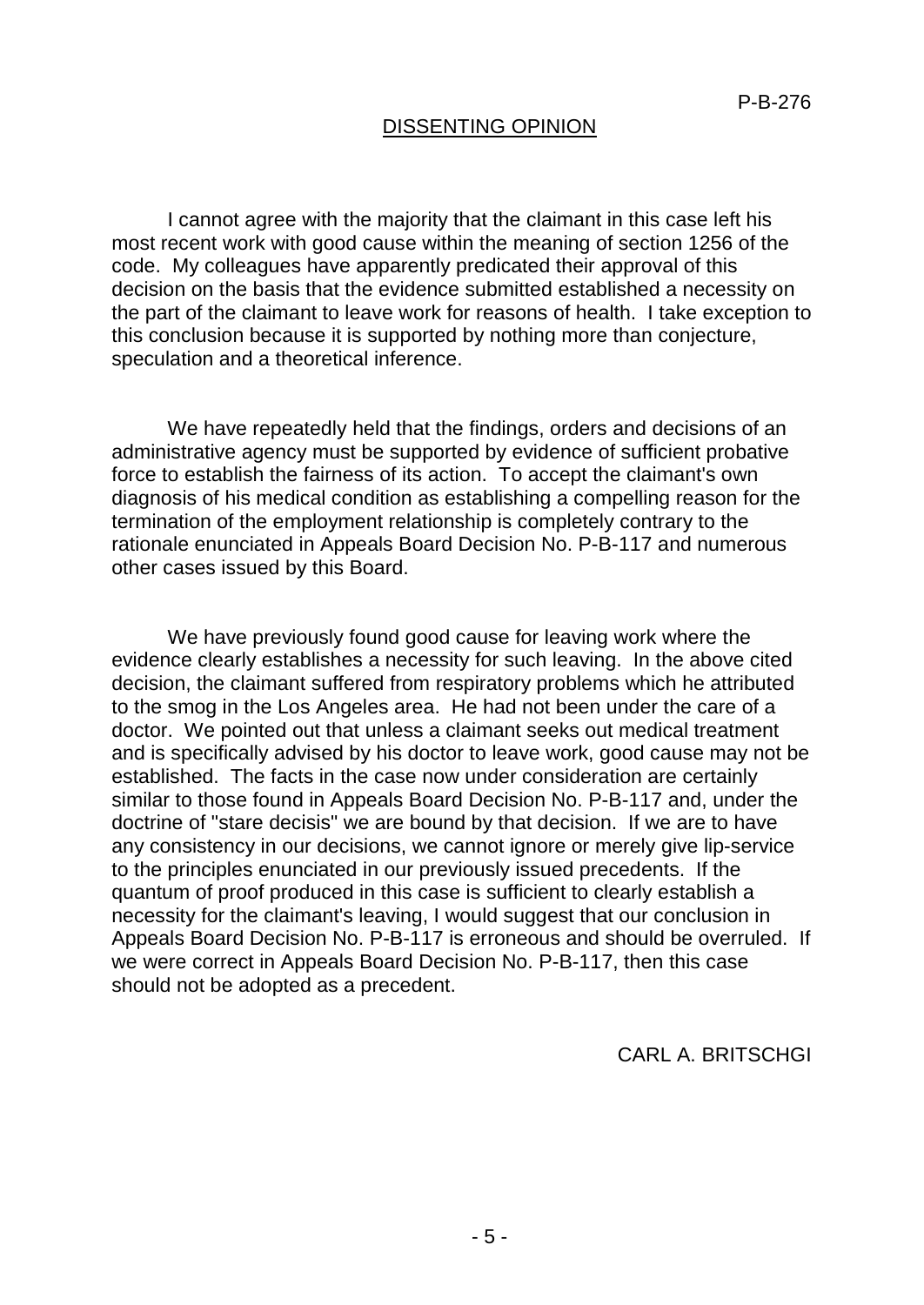#### DISSENTING OPINION

I dissent.

In the instant case the claimant was suffering from a cold and "pleurisy pains" and therefore left his job as a cook and baker aboard ship before it sailed for Hawaii. Although there is no "record before us" (the records of all benefit decision cases having been destroyed long ago), the brief recital of facts indicates the claimant became ill after the ship sailed from San Francisco on April 28, 1948 and before it arrived in San Pedro on April 30. The ship was scheduled to sail for Hawaii on May 4.

Between the date the ship arrived in San Pedro (April 30) and the date it sailed (May 4) the claimant made no effort to obtain medical treatment or assistance. Even after the claimant left the ship he did not seek medical assistance, but purchased some unidentified over-the-counter medication and went to bed for six days.

The Legislature, in section 100 of the Unemployment Insurance Code, announced its purpose for creating a system of unemployment insurance as one of "providing benefits for persons unemployed through no fault of their own, and to reduce involuntary unemployment and the suffering caused thereby to a minimum." Although the emphasis is on involuntary unemployment, the Legislature also provided in section 1256 of the code for payment of benefits if - and only if - voluntary leaving of work is for good cause. In Appeals Board Decision No. P-B-27 we defined such good cause as existing "when the facts disclose a real, substantial and compelling reason of such nature as would cause a reasonable person genuinely desirous of retaining employment to take similar action."

I submit that the reasonable man genuinely desirous of retaining employment standing in the shoes of the claimant in the present case would have sought medical treatment and assistance to try to keep his job. Such has been the holding of this Board in a substantial number of well-reasoned decisions.